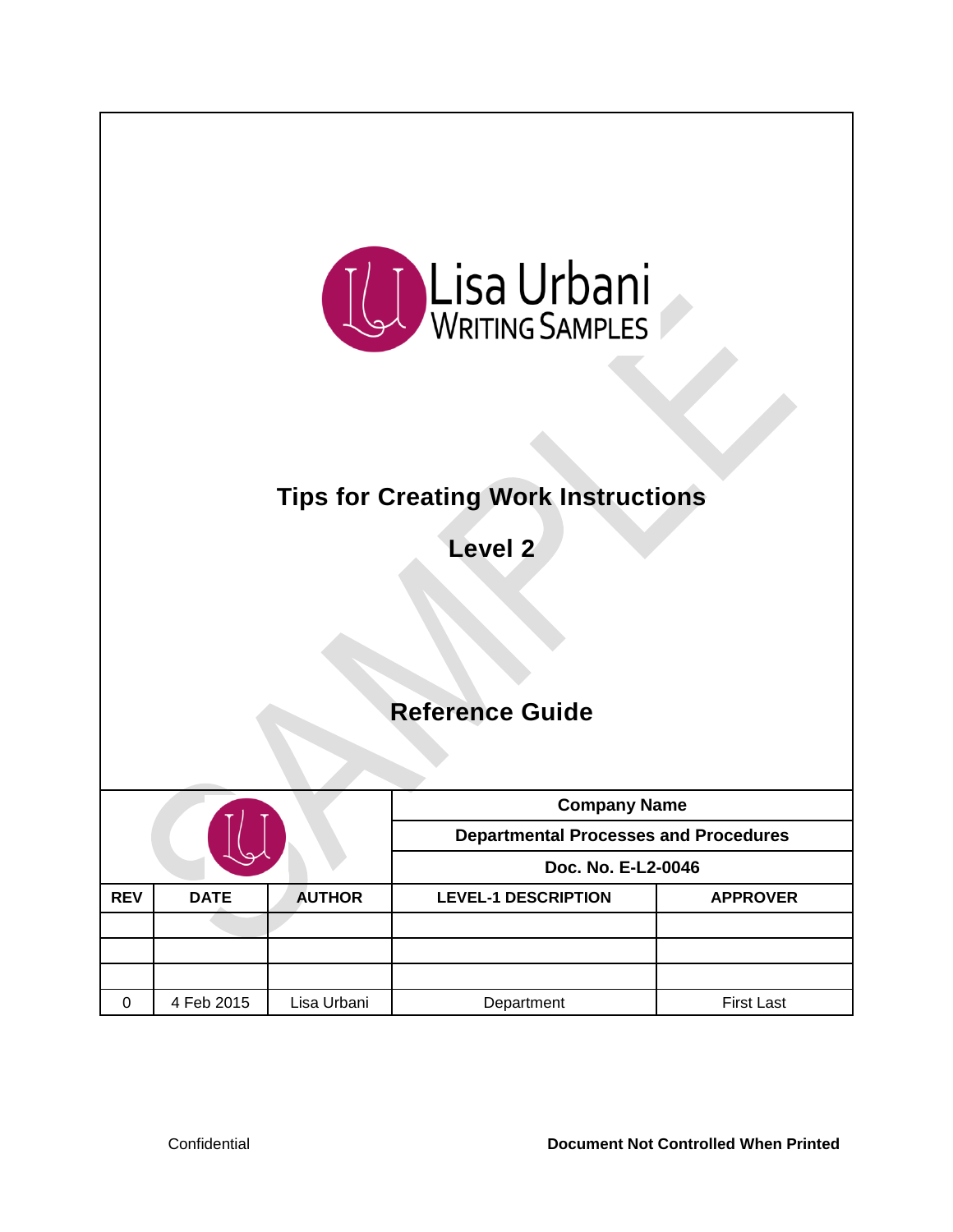

| <b>RECORD OF AMENDMENT</b> |                |                    |                              |  |  |  |
|----------------------------|----------------|--------------------|------------------------------|--|--|--|
| <b>REVISION</b>            | <b>SECTION</b> | <b>SUB-SECTION</b> | <b>DESCRIPTION OF CHANGE</b> |  |  |  |
| 0                          | All            | All                | 4 Feb 2015 - Initial draft   |  |  |  |
|                            |                |                    |                              |  |  |  |
|                            |                |                    |                              |  |  |  |
|                            |                |                    |                              |  |  |  |
|                            |                |                    |                              |  |  |  |
|                            |                |                    |                              |  |  |  |
|                            |                |                    |                              |  |  |  |
|                            |                |                    |                              |  |  |  |
|                            |                |                    |                              |  |  |  |
|                            |                |                    |                              |  |  |  |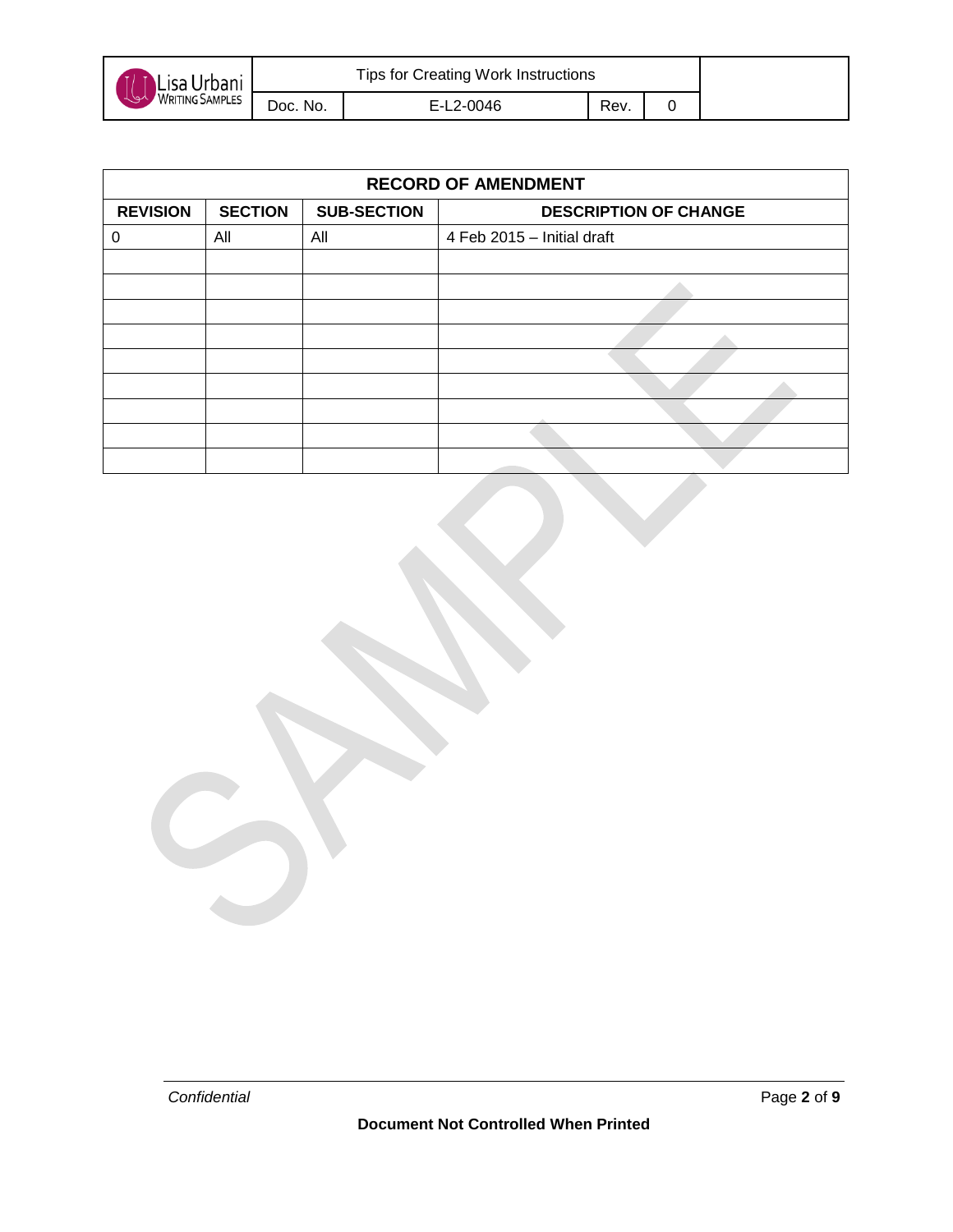

E-L2-0046

 $\mathbf 0$ 

#### **TABLE OF CONTENTS**

| 4.1.  |  |  |  |  |  |  |
|-------|--|--|--|--|--|--|
|       |  |  |  |  |  |  |
| 5.1.  |  |  |  |  |  |  |
| 5.2.  |  |  |  |  |  |  |
| 5.3.  |  |  |  |  |  |  |
| 5.4.  |  |  |  |  |  |  |
| 5.5.  |  |  |  |  |  |  |
| 5.6.  |  |  |  |  |  |  |
| 5.7.  |  |  |  |  |  |  |
| 5.8.  |  |  |  |  |  |  |
| 5.9.  |  |  |  |  |  |  |
| 5.10. |  |  |  |  |  |  |
|       |  |  |  |  |  |  |
| 6.1.  |  |  |  |  |  |  |
| 6.2.  |  |  |  |  |  |  |
| 6.3.  |  |  |  |  |  |  |
| 6.4.  |  |  |  |  |  |  |
|       |  |  |  |  |  |  |
|       |  |  |  |  |  |  |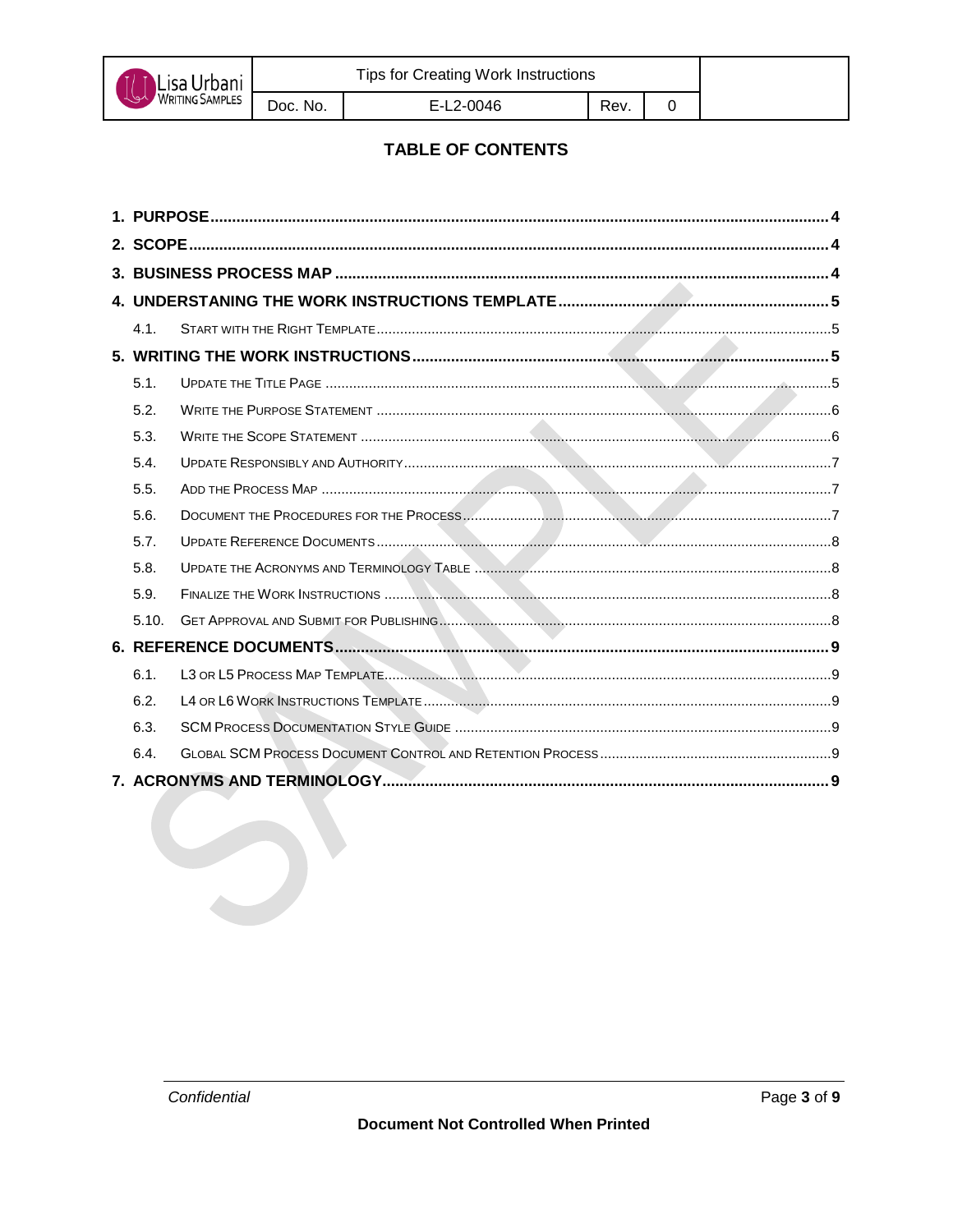| Lisa Urbani                   | <b>Tips for Creating Work Instructions</b> |           |      |  |  |
|-------------------------------|--------------------------------------------|-----------|------|--|--|
| <b>WRITING SAMPLES</b><br>مهي | Doc. No.                                   | E-L2-0046 | Rev. |  |  |

#### <span id="page-3-0"></span>**1. PURPOSE**

The purpose of this reference guide is to provide tips for creating clear process work instructions and using the work instructions template.

## <span id="page-3-1"></span>**2. SCOPE**

The scope of this reference guide is global and site-specific work instructions created for Supply Chain Management (SCM) processes.

Work instructions are used to document How the Who does What.

#### <span id="page-3-2"></span>**3. BUSINESS PROCESS MAP**

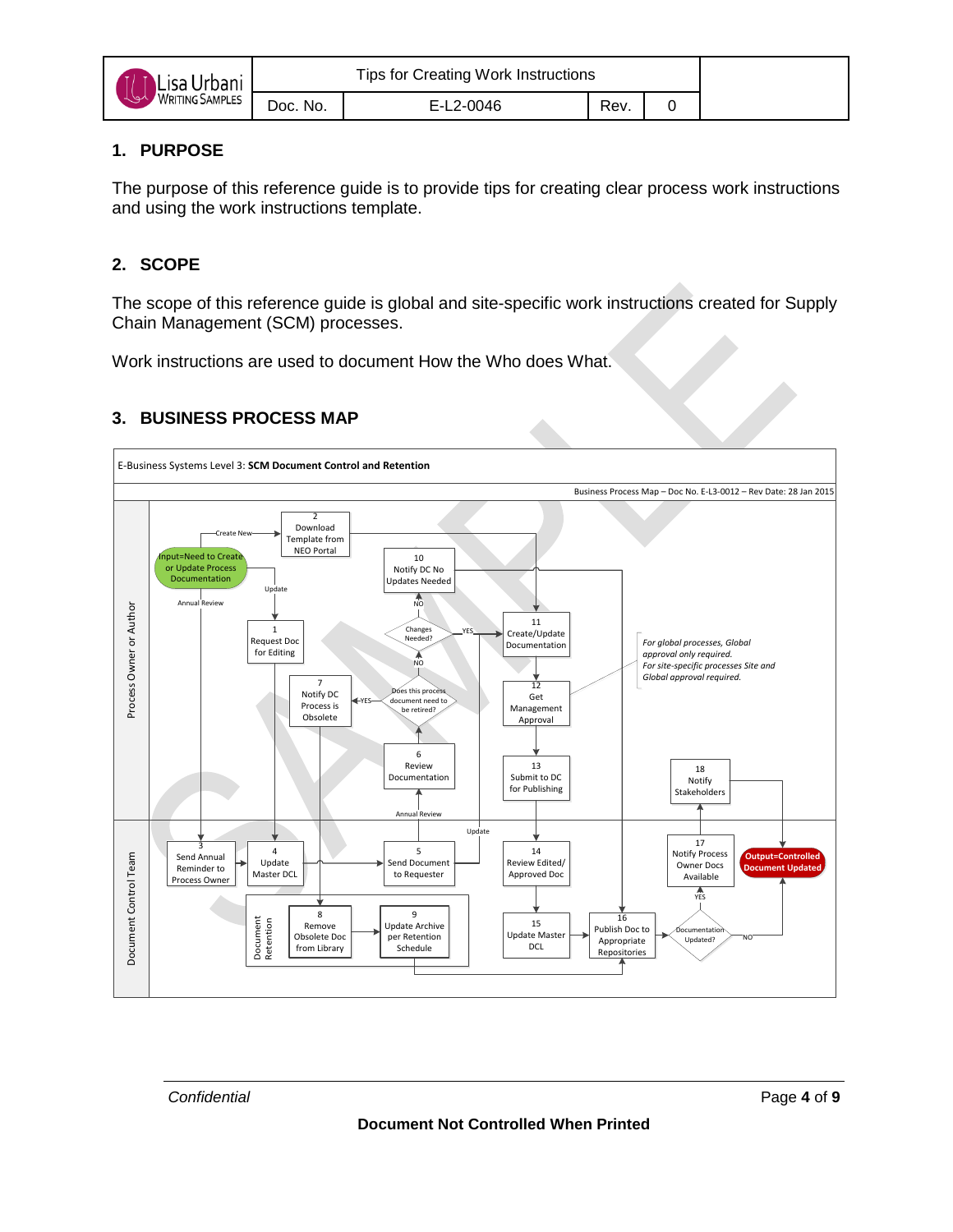

## <span id="page-4-1"></span><span id="page-4-0"></span>**4. UNDERSTANING THE WORK INSTRUCTIONS TEMPLATE**

## **4.1. Start with the Right Template**

- 4.1.1. Start with the L4 or L6 Work Instructions Template.
- 4.1.2. The template was created using Microsoft Styles.
- 4.1.3. Refer to the SCM Process Documentation Style Guide available on the SCM Process Document Control page for details about the template and other style issues.
- 4.1.4. All acronyms must be spelled out at least once at the first instance. All acronyms should also be added to the Acronyms and Terminology Table at the end of the document.

## <span id="page-4-3"></span><span id="page-4-2"></span>**5. WRITING THE WORK INSTRUCTIONS**

## **5.1. Update the Title Page**

- 5.1.1. Determine if you are documenting a Global or Site Specific process.
	- 5.1.1.1. If you are documenting a Global process delete the comment on the word Global.
	- 5.1.1.2. If you are documenting a Site-Specific process, change Global to the appropriate site identifier: EG, FL, IL UK, US, etc. The comment should automatically be removed.
- 5.1.2. Remove the comment on Supply Change Management Processes and Procedures – do not change this text.
- 5.1.3. Leave the comment on Doc. No.; the SCM Doc Admin will update this when you submit for publishing.
- 5.1.4. Update the Revision Date in the format DD Mon YYYY.
- 5.1.5. Change the Author to your name.
- 5.1.6. Change the Level-1 Description to your SCM Group.
- 5.1.7. Change the Approver to the approver you're your group listed on the NEO Portal on the SCM Process Document Control page.
- 5.1.8. All comments should now be removed from the Title page except the one on Doc. No.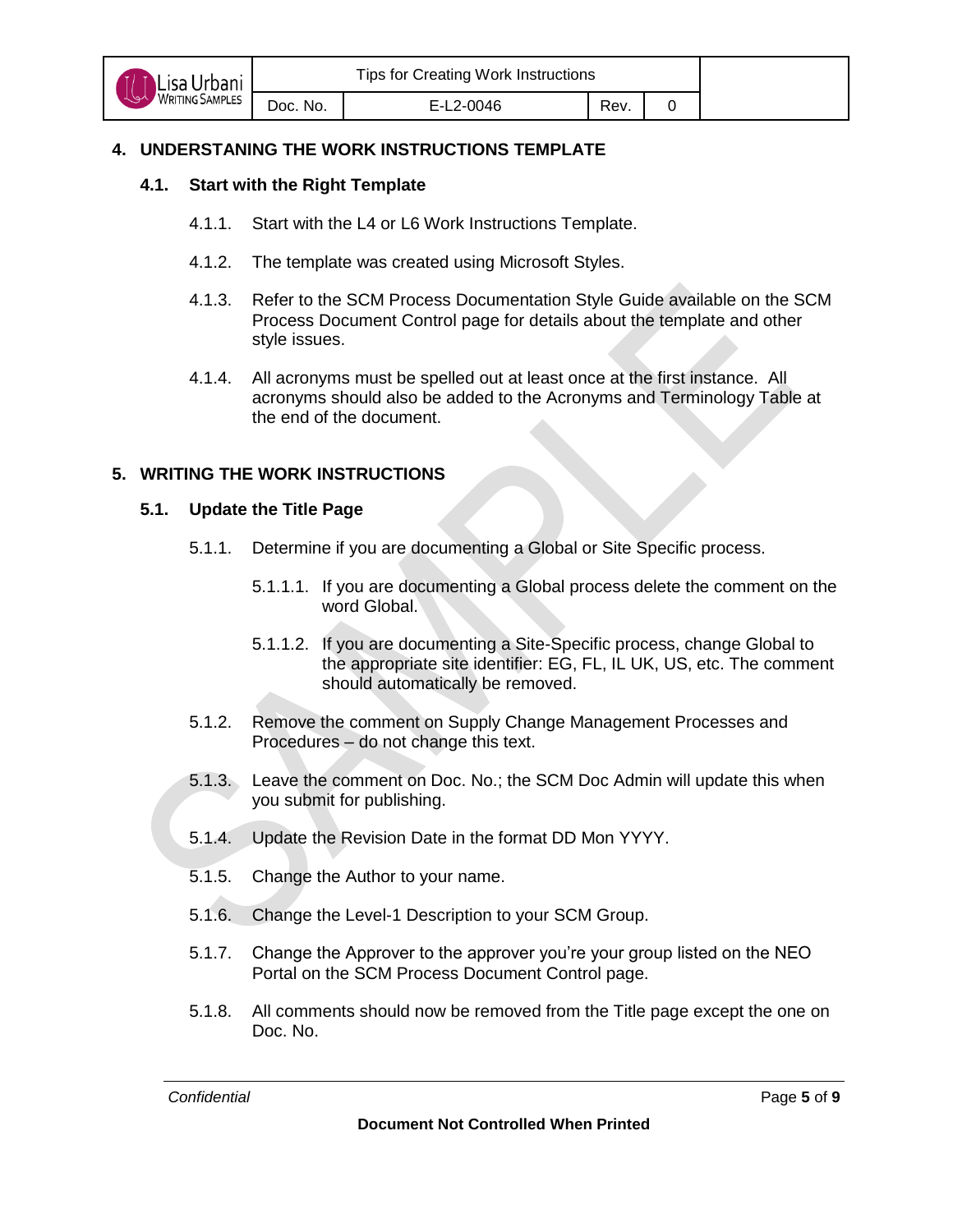

| J VVOIK INSUUCIIONS |      |  |  |
|---------------------|------|--|--|
| 0046                | Rev. |  |  |
|                     |      |  |  |

|            |                                                                 |  | Global Process Documentation Work Instructions   |                 |  | Comment [LU(1]: Nexts to be either<br>Global or the Site identifier                                                                       |
|------------|-----------------------------------------------------------------|--|--------------------------------------------------|-----------------|--|-------------------------------------------------------------------------------------------------------------------------------------------|
|            |                                                                 |  | <b>Template</b>                                  |                 |  |                                                                                                                                           |
|            |                                                                 |  | Level $ 4 $                                      |                 |  | Comment [LU(2]: Level 4-for Global<br>Level 6 - for Site specific                                                                         |
|            |                                                                 |  |                                                  |                 |  |                                                                                                                                           |
|            |                                                                 |  | <b>Company Name</b>                              |                 |  |                                                                                                                                           |
|            |                                                                 |  | Supply Chain Management Processes and Procedures |                 |  | Comment [LU(3]: Do not change                                                                                                             |
|            |                                                                 |  | Doc. No. A-BB-CCCC                               |                 |  | Comment [LU(4]: Doc Control Admin will<br>sasign number                                                                                   |
| <b>REV</b> | <b>DATE</b><br><b>AUTHOR</b>                                    |  | <b>LEVEL-1 DESCRIPTION</b>                       | <b>APPROVER</b> |  |                                                                                                                                           |
|            |                                                                 |  |                                                  |                 |  |                                                                                                                                           |
|            |                                                                 |  |                                                  |                 |  | Comment [LU(3]: Enter date these work<br>instructions approved                                                                            |
| ٥          | 16 Dec 2014<br>Lisa Urbanij<br>E-Business Systems<br>Chris Bien |  |                                                  |                 |  | Comment [LU(6]: Enter name of parson<br>responsible for writing / maintaining these<br>work instructions                                  |
|            |                                                                 |  |                                                  |                 |  | Comment [LU(7]: Enter description of<br>Level 1 Group<br>Comment [LU(S]: Enter name of Process<br>Owner approving these work instructions |
|            | connoensal<br>Document Not Controlled When Printed              |  |                                                  |                 |  |                                                                                                                                           |

#### <span id="page-5-0"></span>**5.2. Write the Purpose Statement**

- 5.2.1. Write the purpose of the work instructions document.
- 5.2.2. The purpose statement must begin with the words "This procedure defines the process for".
- 5.2.3. Remove the comments in section 1. Purpose.

#### <span id="page-5-1"></span>**5.3. Write the Scope Statement**

- 5.3.1. Write the scope of the work instructions document.
- 5.3.2. The scope statement must begin with the words "This procedure applies to".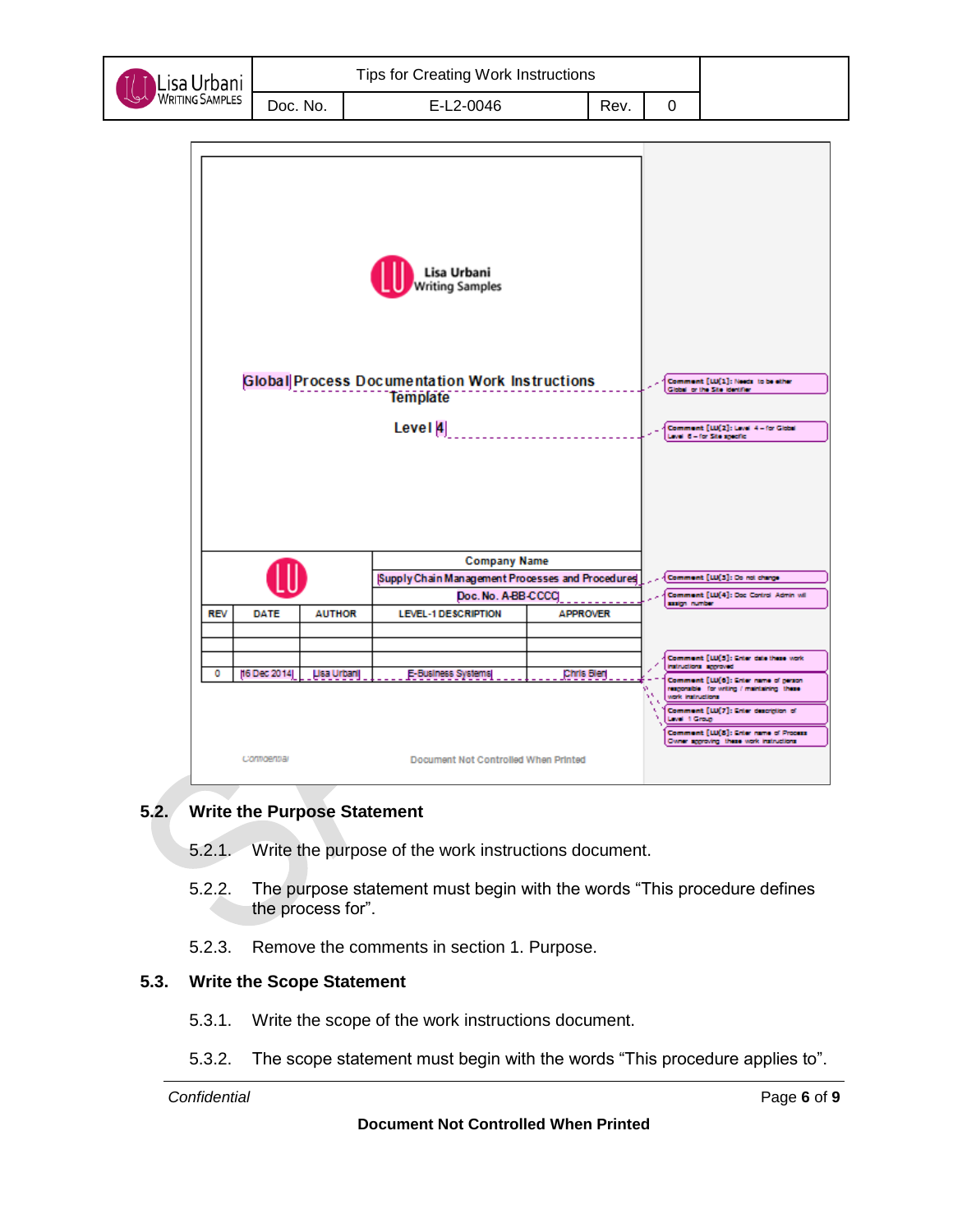5.3.3. Remove the comments in section 2. Scope.

#### <span id="page-6-0"></span>**5.4. Update Responsibly and Authority**

- 5.4.1. This is probably the most confusing part of the work instructions. Basically it is a list of the Whats by the Whos.
- 5.4.2. The headings are the Whos from the Process Map (PM).
- 5.4.3. The details below the headings are the exact words from the PM process boxes preceded by "Shall."
- 5.4.4. Create a heading for each swim lane on the PM.
- 5.4.5. Under the heading create a "Shall" statement for each process box in that swim lane.
- 5.4.6. Remove all comments in section 3. Responsibility and Authority.

#### <span id="page-6-1"></span>**5.5. Add the Process Map**

- 5.5.1. Open the process map associated with the work instructions.
- 5.5.2. Click on the outer edged of the process map, the line should turn orange.
- 5.5.3. Right-click and select Copy.
- 5.5.4. Return to the work instructions document and paste the process map under the Business Process Map heading.
- 5.5.5. Remove any comments, images or sample process maps from the template that do not pertain to the work instructions you are documenting.

#### <span id="page-6-2"></span>**5.6. Document the Procedures for the Process**

- 5.6.1. Each heading in this section corresponds to a process box on the PM.
- 5.6.2. The words in the heading are the exact words in the process box on the PM.

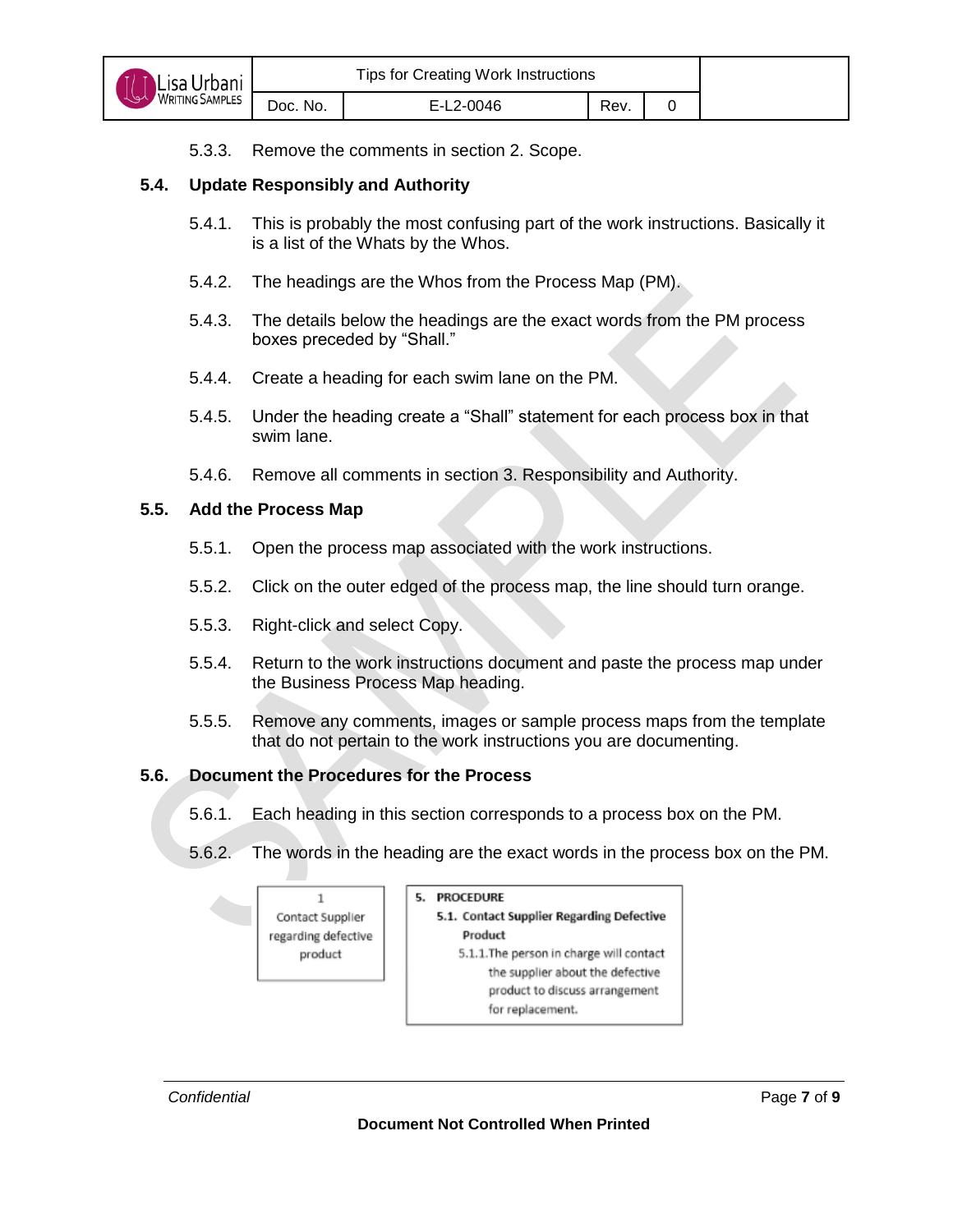| Lisa Urbani           | Tips for Creating Work Instructions |           |      |  |  |
|-----------------------|-------------------------------------|-----------|------|--|--|
| WRITING SAMPLES<br>٨ؼ | Doc. No.                            | E-L2-0046 | Rev. |  |  |

- 5.6.3. Add as many instructional (how to) steps under each heading as necessary to help the person performing the task understand what they need to do.
- 5.6.4. Precede at least the first how to instruction with the Who performing the task. See the example image under step 4.7.2. Replace the words "person in charge" with the Who from the swim lane heading.
- 5.6.5. Include screen shots as necessary.
- 5.6.6. Add if statements to represent the decision diamonds and show which step number to follow based on the alternate paths that may be taken.

#### <span id="page-7-0"></span>**5.7. Update Reference Documents**

5.7.1. List any reference documents that will need to be consulted including sub processes mentioned in the PM as well as any other necessary documents.

#### <span id="page-7-1"></span>**5.8. Update the Acronyms and Terminology Table**

- 5.8.1. Add all acronyms any new unfamiliar terminology used in the document to the Acronyms and Terminology table.
- 5.8.2. Spell out the acronym or add a brief definition for terminology.

#### <span id="page-7-2"></span>**5.9. Finalize the Work Instructions**

- 5.9.1. Ensure at least one instructional step is included for each Procedure heading.
- 5.9.2. Ensure all acronyms are spelled at first instance and added to the table at the end of the document.
- 5.9.3. Ensure the current Process Map is included.
- 5.9.4. Ensure the Title page and the Record of Amendment table are updated.
- 5.9.5. Update the Table of Contents.
	- 5.9.5.1. If an image or screen shot appears in the table of contents, find that images, click to select it and then click the Purpose-Scope style. You can use the indent button to reposition the image.

#### <span id="page-7-3"></span>**5.10. Get Approval and Submit for Publishing**

- 5.10.1. Forward the work instructions and process map to the approver.
- 5.10.2. Once management approval is received, forward to the SCM Doc Admin for review and publishing.